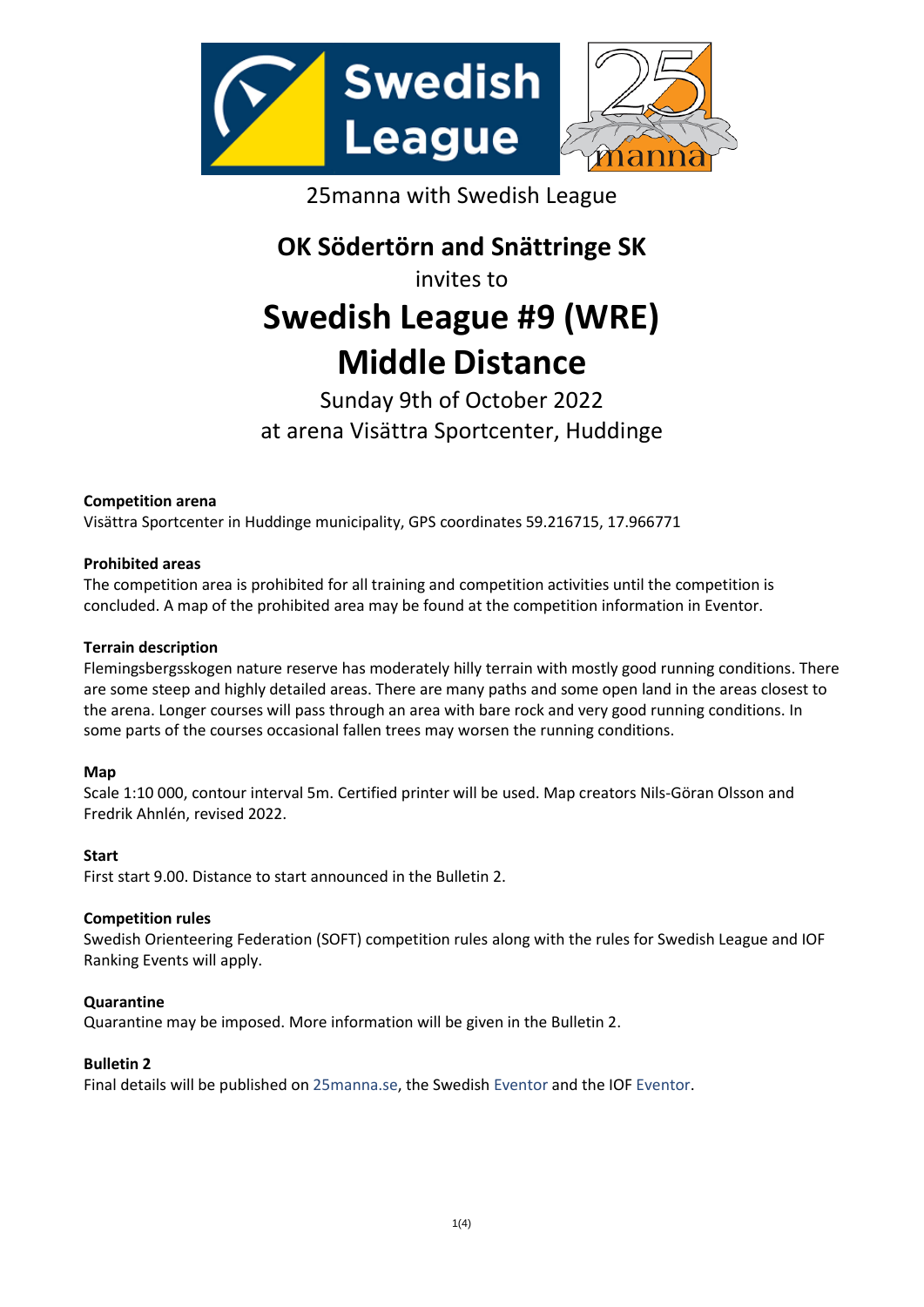### **Public transport**

Excellent possibilities to travel to the arena by train or bus. Take the commuter train or regional train to Flemingsberg station, then approx 1 km walk. Bus 704 to Visättra or 713 to Visättra Sportcenter, then approx 500 m/300 m walk. Check [sl.se](http://www.sl.se/en) for timetables.

#### **Car parking & Bus drop-off**

The number of parking spots are limited, please consider travel with public transport or fully occupy your car.

Car parking, 500 – 1200 m from the arena. Bus drop-off about 500 m from the arena. Parking fee 40 SEK per car to be paid at the arena.

#### **Classes and winning times**

| <b>Class</b> | Length $*$ (km) | Time (min) | <b>Class</b> | Length $*$ (km) | Time (min) |
|--------------|-----------------|------------|--------------|-----------------|------------|
| W21          | 5,0             | $30 - 35$  | M21          | 6,0             | 30-35      |
| <b>D20E</b>  | 4,0             | 25         | <b>H20E</b>  | 4,5             | 25         |
| <b>D18E</b>  | 3,5             | 25         | <b>H18E</b>  | 4,0             | 25         |

\* Preliminary course lengths

Those who do not fit into these classes (subject to space and ranking) will be transferred to W21-2, M21-2, D20E2, H20E2, H18E2 resp D18E2.

#### **Selection**

See the information at [SOFTs webpage](https://www.svenskorientering.se/tranatavla/SwedishLeague/forutsattningarfordeltagare/deltagarurvalfordelningochlottning/) (in Swedish only).

#### **Timing system**

SPORTident. All versions of SI-cards are allowed. However, please note that the Air function will not be activated on control units. SI-cards can be hired when you make entries in Eventor. Each unreturned SI-card results in a 600 SEK charge to your club.

# **Entry and fees**

By Sunday, 2nd of October, 23:59. Sign up through the Swedish Eventor.

To register for the WRE classes, you need to have an IOF-person-ID. Eventor supports this system; simply follow the instructions that appear as you register. Getting an IOF-person-ID is free. A link to the Swedish Eventor system is available at the IOF Eventor page.

Late entry, 5<sup>th</sup> of October, 23:59. 50% increased fee.

|                       | <b>Ordinary fees</b><br>until. Sun 2nd Oct | Late entries<br>3rd-5th Oct | At the arena<br>8.30-11.30 |
|-----------------------|--------------------------------------------|-----------------------------|----------------------------|
| <b>Swedish League</b> | 300 SEK                                    | 450 SEK                     | Not possible               |
| SI-card hire/ person  | <b>50 SEK</b>                              | <b>50 SEK</b>               | <b>50 SEK</b>              |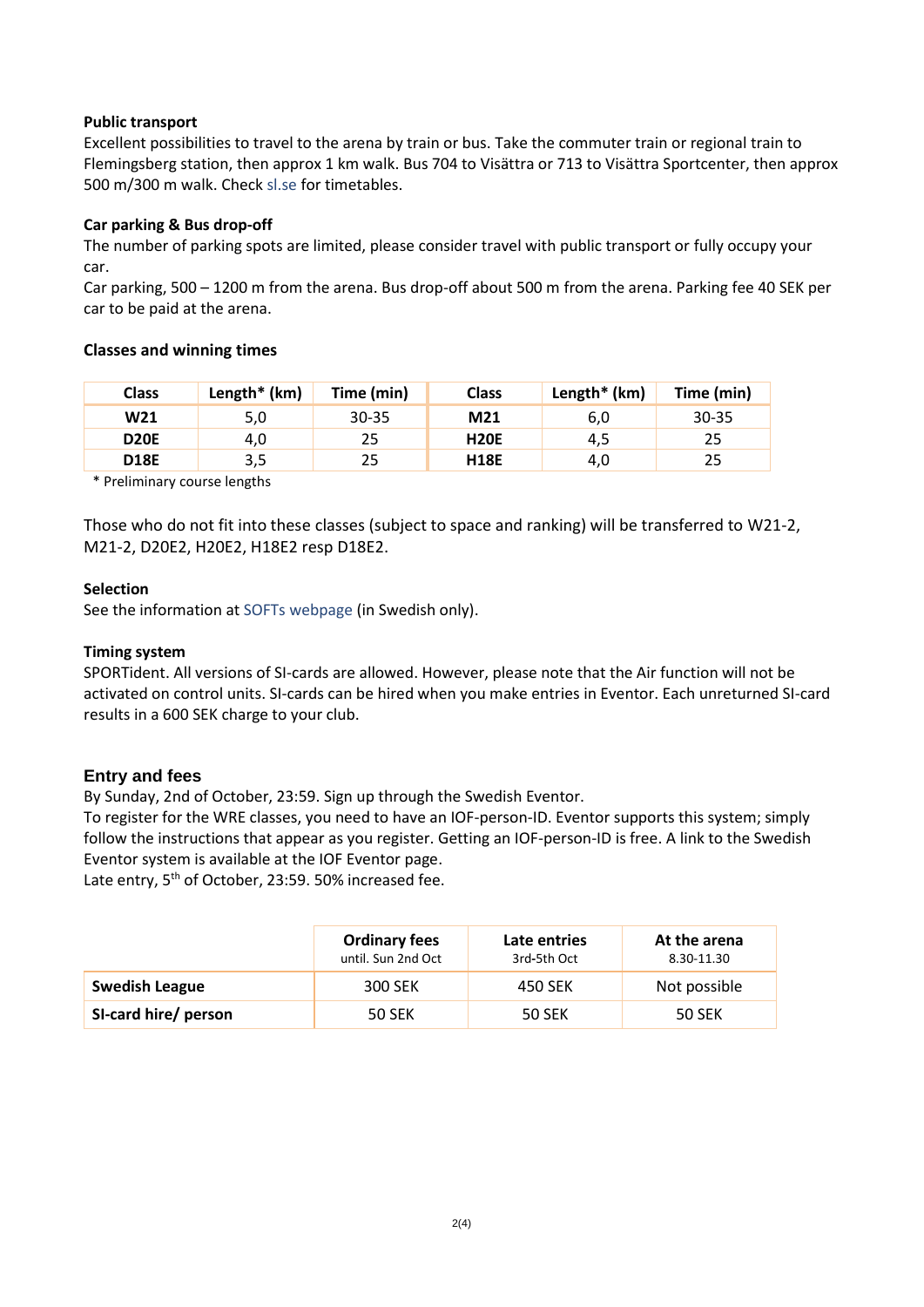# **Payment**

Swedish clubs will be invoiced after the race. Foreign runners pay in advance; payment due by Wednesday, October 5<sup>th</sup>.

| <b>Payment information from Sweden</b>   |                                  |  |  |  |
|------------------------------------------|----------------------------------|--|--|--|
| Plusgiro:                                | 62 23 54-9                       |  |  |  |
| Account owner:                           | 25MANNA                          |  |  |  |
| Payment information from other countries |                                  |  |  |  |
| IBAN:                                    | SE67 9500 0099 6034 0622 3549    |  |  |  |
| BIC:                                     | <b>NDEASESS</b>                  |  |  |  |
| Payment recipient:                       | 25MANNA                          |  |  |  |
| Bank and address:                        | Nordea, 105 71 STOCKHOLM, SWEDEN |  |  |  |

*Please note that payment must be made in Swedish Crowns (SEK) and that any transaction fees are paid by the registered club.*

# **Other facilities at the arena**

#### **Showers**

Hot showers will be available at the arena.

#### **Refreshments**

Hot food, salads, sandwiches, fruit, sweets, cold drinks, coffee/tea, etc. are available at the arena. The menu and prices will be published on 25manna.se during spring and summer and further news about the menu will be presented both on the website and on social media.

#### **Sports traders**

Large and well-stocked sports shop at the arena.

# **Main Officials**

| <b>Competition Organiser</b>  | Mats Bern, Snättringe SK        |
|-------------------------------|---------------------------------|
| <b>Course setter</b>          | Per Franzén, OK Södertörn       |
| <b>Competition Controller</b> | Göran Reinholdsson, Järfälla OK |
| <b>Course Controller</b>      | Rune Rådeström, Snättringe SK   |
| <b>SOFT event coach</b>       | Henrik Skoglund                 |